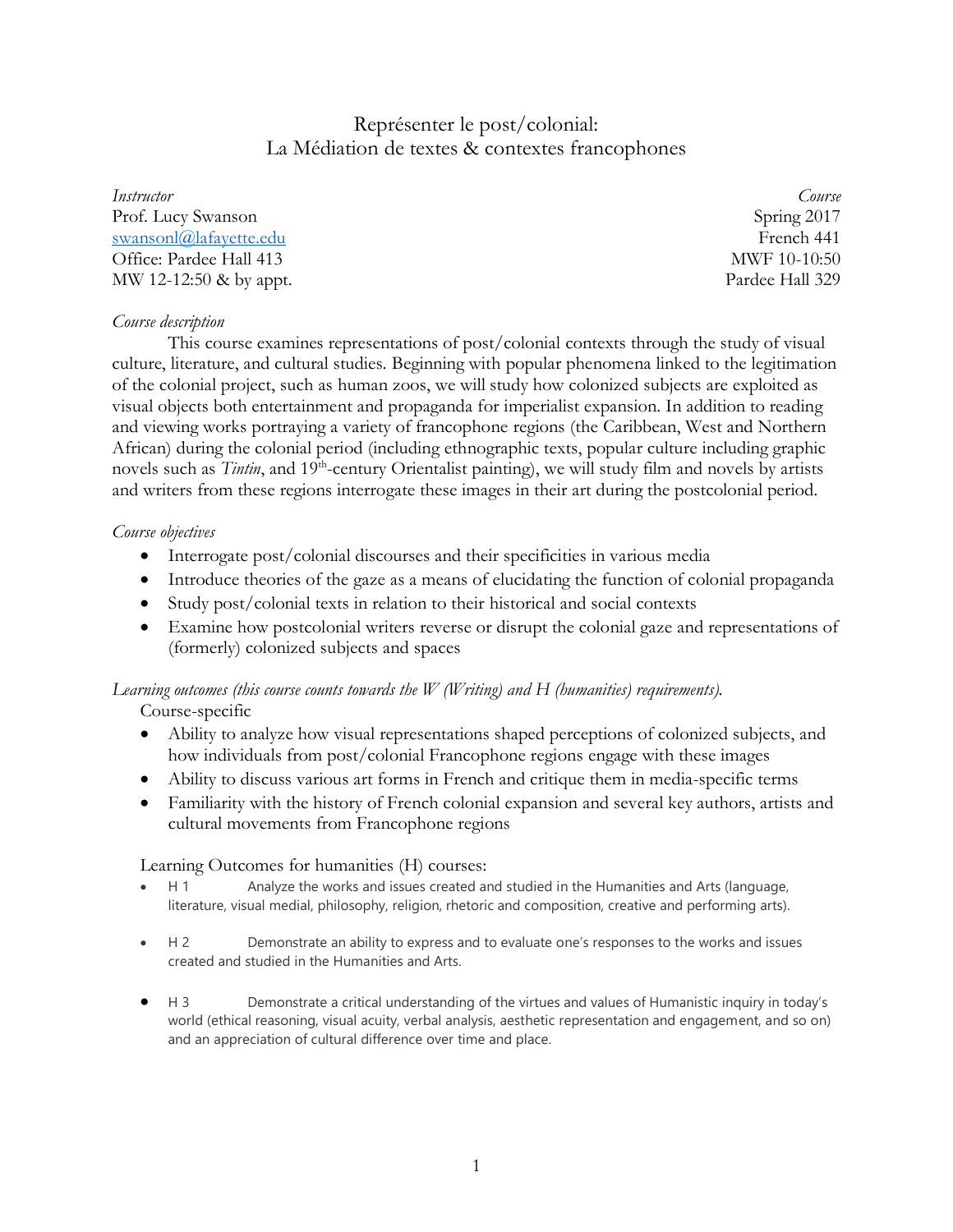Learning Outcomes for writing (W) courses:

- W 1 Analyze a variety of rhetorical situations.
- W 2 Identify and employ a range of strategies for discovering, developing, organizing, revising, and editing.
- W 3 Identify and apply the discourse conventions of a chosen academic discipline(s) or fields(s) (including conventions of genre, format, citation, structure, and vocabulary).

# *Assignments & evaluation*

- Two short (1-2 page) literary/visual analysis papers—these will entail close critical reading of a very precise theme or idea in one work; WA meeting required [10% each—20% total]
- One or two group/pair presentations (10 minutes) on assigned topics relating to course materials (such as The Haitian zombie, Orientalism (painting/concept), or Ethnography)  $[10\% \text{ total}]$
- Digital Humanities project—a small project that may require making part of graphic novel reflecting a strictly prose narrative (i.e. adapting a passage from a novel into a *bande dessinée*) or making a poster that exploits the visual medium to explain the significance of a visual or cinematic text; WA meeting required [15%]
- Final paper (5-6 pages) incorporating secondary sources (may be based on one of your presentations or another topic of your choice); initial draft and WA meeting required. This paper will reflect the third learning outcome of Humanities courses in the Common Course of Study: "Demonstrate a critical understanding of the virtues and values of Humanistic inquiry in today's world (ethical reasoning, visual acuity, verbal analysis, aesthetic representation and engagement, and so on) and an appreciation of cultural difference over time and place." Further instructions will be provided later in the semester. [30%]
- Participation & preparation is a central part of the course and students will be expected to arrive to class with the assigned readings (having printed any PDFs or articles), having read them carefully *prior to the class* for which they are assigned, with questions and comments. Students should demonstrate respect for others' ideas even while seeking to engage with them (asking questions, stating when you understood a text differently or in what ways you agree with each other. Students are allowed three unexcused absences (absences not granted a Dean's excuse) without penalty for the semester—beyond this, a student's final grade for the course will be lowered by one  $+\prime$ - sign (i.e. an A- will become a B+ after four unexcused absences, a B after five, and so on) [25%]

*Required texts (note the precise edition required—search online by ISBN if you don't purchase at the bookstore)*

- Camara Laye, *L'enfant noir* (1953), Edition Plon, ISBN 978-22661-78945
- Leïla Sebbar, *Shérazade, 17 ans, brune, frisée, les yeux verts* (1982), Stock, ISBN 22340-15863
- Dany Laferrière, *Pays sans chapeau* (1997), Serpent à plumes, ISBN 28426-12698
- Marguerite Abouet et Clement Oubrerie, *Aya de Yopougon 1* (2005), Gallimard, ISBN 978- 20704-55089
- Other documents available on Moodle
- Several films will be available either at Skillman Library, online or at the FLLRC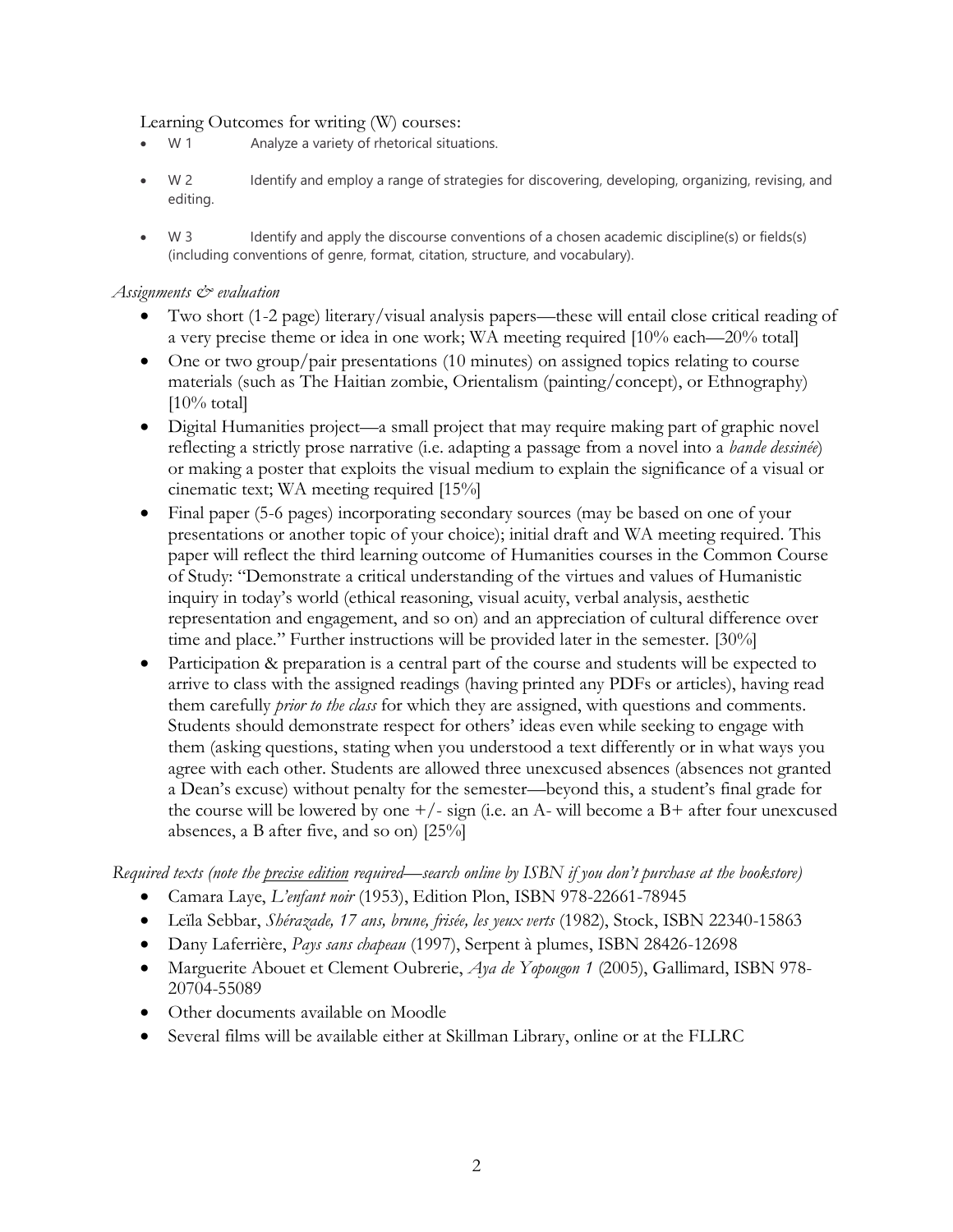# *Course Policies*

# **Attendance Policy**

Students will be penalized if they are absent more than three times without a valid dean's excuse. For each additional absence, one plus/minus sign will be deducted from the final course grade (i.e. a B+ will become a B after one extra unexcused absence, or a B- after two). Students who miss an examination without a valid dean's excuse will receive an F for that exam.

# **Late Work Policy**

As a general rule, I do not accept late work without a Dean's excuse. However, if you anticipate a problem well in advance with meeting one of the essay deadlines, please come speak with me and we will see if we can work something out. No last-minute extensions will be granted.

# **Technology and Communication Policy**

*Cellphones and smartphones* are not allowed in the classroom, unless otherwise specified. Please turn them off, or put them on silent mode (not vibrate), and place them away in a closed bag or purse before entering the classroom. It is disrespectful to your instructor and your peers to check your phone or text during class time. Any student found using their phone during class time will receive an F for participation for the day.

*Computers and e-readers* should also be left in your room or in a bag (unless it is specifically stated otherwise at the beginning of class).

*Emails:* I respond to emails within 24 hours (over breaks, it may take a bit longer), and messages sent before 9pm will normally receive a response the same day. Most of your professors grew up in a time when email and texting were not widely used, and view the former as a formal means of communication. If you have a question regarding course assignments, etc., be sure to check the syllabus before emailing your instructor. Additionally, please use a greeting (such as "Dear Professor," *not* "Hey"!) and closing (i.e. Sincerely, your name), and check spelling before sending your message. Here are more detailed tips:<http://m.wikihow.com/Email-a-Professor> *Requests for letters of recommendation* should be made at least four weeks ahead of time (6 weeks' notice if possible). Additional guidelines can be found here: [http://www.wikihow.com/Ask-Your-](http://www.wikihow.com/Ask-Your-Professor-for-a-Letter-of-Recommendation-Via-Email)[Professor-for-a-Letter-of-Recommendation-Via-Email](http://www.wikihow.com/Ask-Your-Professor-for-a-Letter-of-Recommendation-Via-Email)

# **Academic Honesty**

*Course-specific policy:* Online translation tools are strictly prohibited in this course, even to look up a single word. This is a question of violating academic integrity, as well as a question of best practices: since one word often has a variety of possible translations, translation software will often suggest a word with a different meaning than the one you intend. Please see the "*Ressources*" section on our course Moodle site for a variety of online dictionaries instead. You are strongly encouraged to use online dictionaries and use of grammar and vocabulary tool Antidote is required on all written work. *This course also adheres to the following college-wide academic honesty policy from the Student Handbook:* "To maintain the scholarly standards of the College and, equally important, the personal ethical standards of our students, it is essential that written assignments be a student's own work, just as is expected in examinations and class participation. A student who commits academic dishonesty is subject to a range of penalties, including suspension or expulsion. Finally, the underlying principle is one of intellectual honesty. If a person is to have self-respect and the respect of others, all work must be his/her own."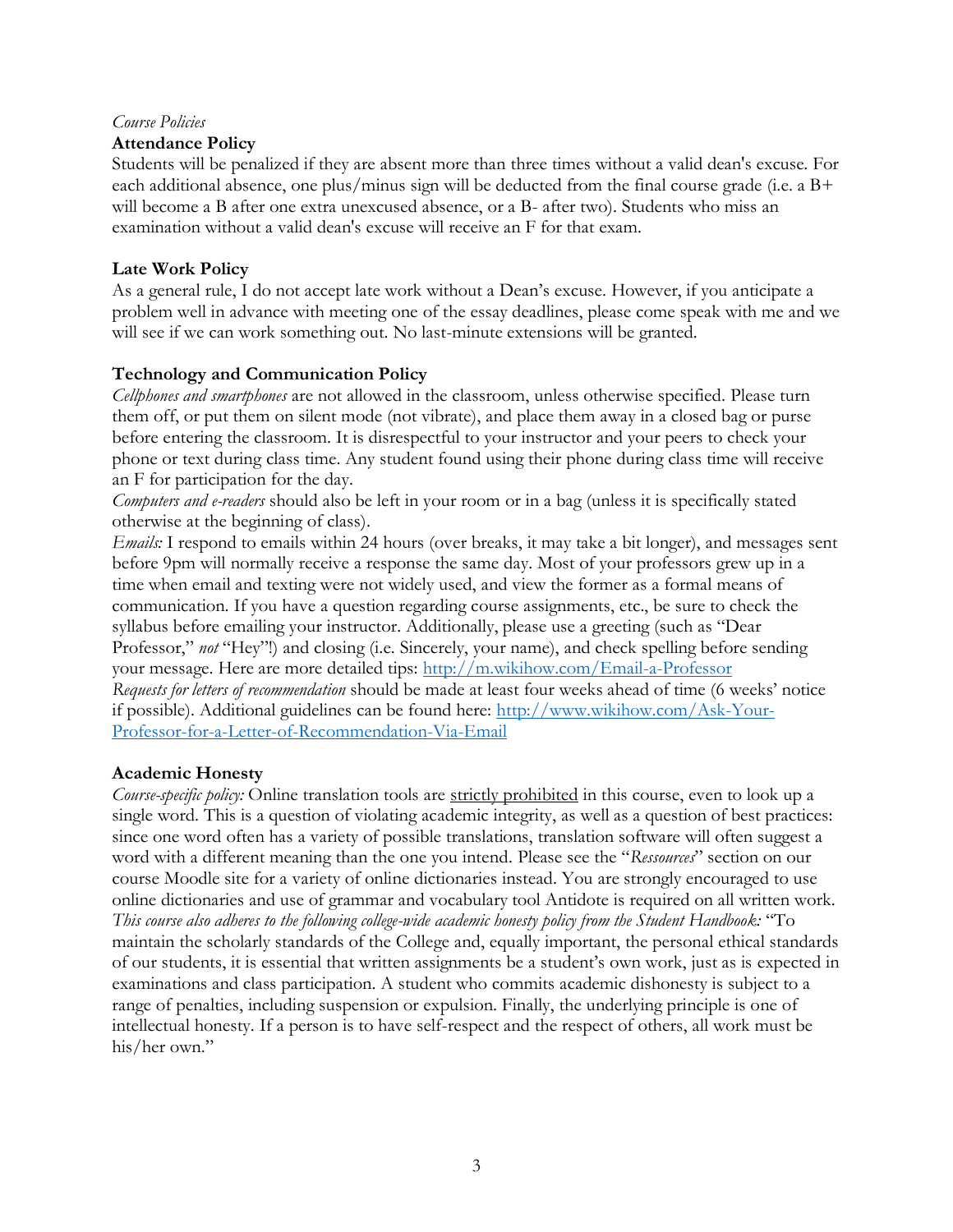## **Disability Statement**

In compliance with Lafayette College policy and equal access laws, I am available to discuss appropriate academic accommodations that you may require as a student with a disability. Requests for academic accommodations need to be made during the first two weeks of the semester, except for unusual circumstances, so arrangements can be made. Students must register with the Office of the Dean of the College for disability verification and for determination of reasonable academic accommodations.

# **Discussion Policy**

It is very important to maintain an open and considerate classroom atmosphere so that everyone feels comfortable speaking in class. Please strive to demonstrate your respect for others in the class. If you feel uncomfortable in class for any reason, I encourage you to bring it to my attention.

## **Privacy Policy**

Moodle contains student information that is protected by the Family Educational Right to Privacy Act (FERPA). Disclosure to unauthorized parties violates federal privacy laws. Courses using Moodle will make student information visible to other students in this class. Please remember that this information is protected by these federal privacy laws and must not be shared with anyone outside the class. Questions can be referred to the Registrar's Office.

## **Federal credit hour regulations**

The student work in this course is in full compliance with the federal definition of a four-credit-hour course; to this end, you will be required occasionally to meet with a WA to review your written work. Failure to meet with the WA or to make changes based on the WA's input will result in an unexcused absence and/or lowering of the assignment grade. Please see the Lafayette College Compliance webpage for the full policy and practice statement.

# **Programme du cours – Français 441\***

\*subject to change

| Semaine 1   | La Colonisation $\mathcal{Q}$ la propaganda—Représentations de la colonisation |
|-------------|--------------------------------------------------------------------------------|
| janvier     |                                                                                |
| 23          | Introductions                                                                  |
| 25          | Bancel et. al., Histoire de la colonisation - extraits                         |
| 27          | Bancel et al, "Ces zoos humains de la Republique coloniale"                    |
| Semaine 2   | Images populaires de la colonisation                                           |
| 30          | L'exposition coloniale & la propagande—images sur:                             |
|             | https://www.histoire-image.org/etudes/propagande-coloniale-annees-1930         |
|             | https://www.histoire-image.org/albums/exposition-coloniale-1931                |
| février 1er | Article au sujet de Tintin (voir sur Moodle)                                   |
| 3           | Tintin au Congo                                                                |
| Semaine 3   |                                                                                |
| 6           | Les Statues meurent aussi (1953)                                               |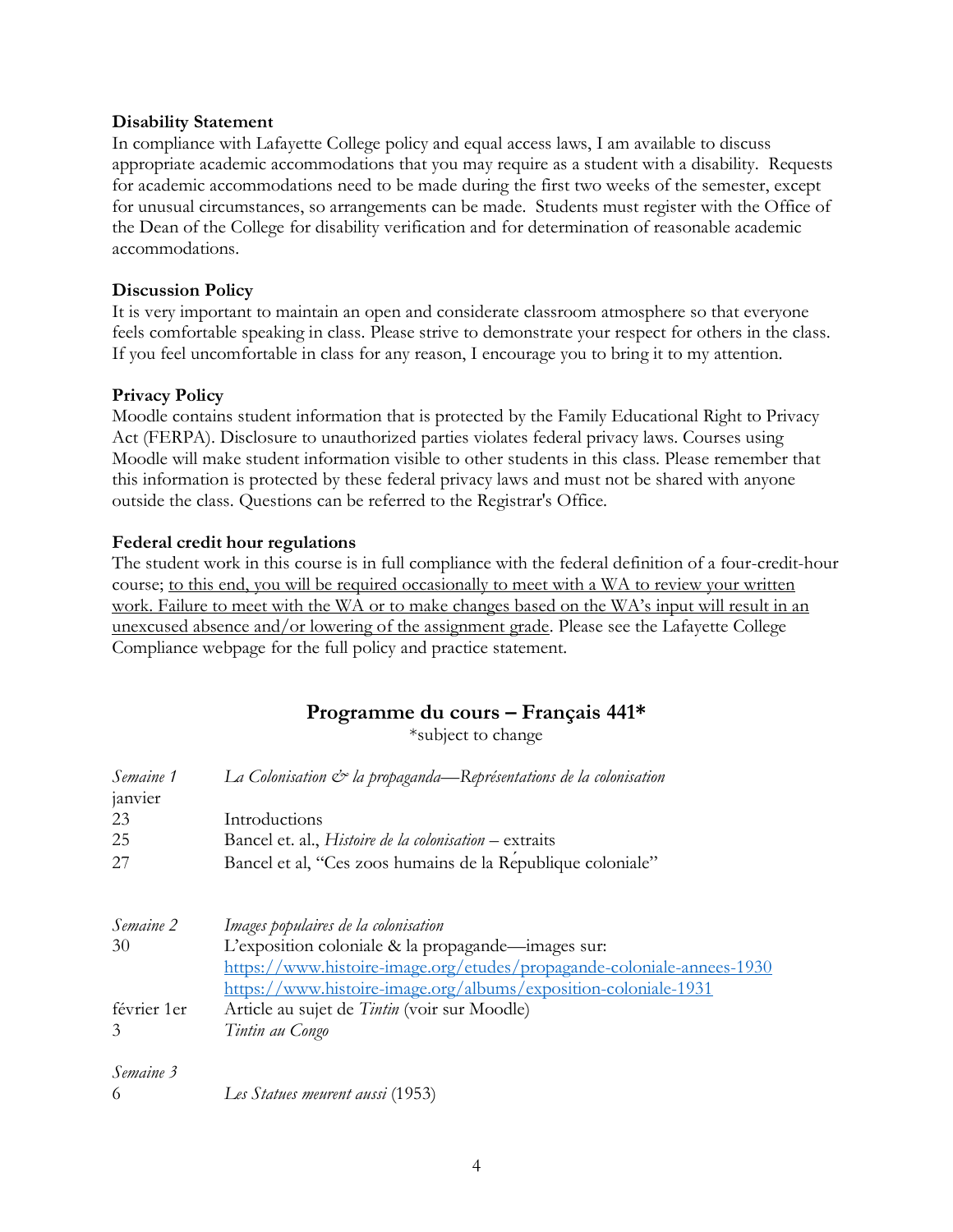| 8         | A RENDRE: Rédaction 1 (premier brouillon)—conférences avec Lucas Reyes (WA)<br>cette semaine; en classe: regarder Les Maîtres fous (1955) |
|-----------|-------------------------------------------------------------------------------------------------------------------------------------------|
| 10        | Article au sujet des Maîtres fous (voir sur Moodle)                                                                                       |
| Semaine 4 | L'enfant noir                                                                                                                             |
| 13        | L'enfant noir (1953)                                                                                                                      |
| 15        | L'enfant noir, A RENDRE: Rédaction 1 (version finale)                                                                                     |
| 17        | L'enfant noir                                                                                                                             |
| Semaine 5 | L'enfant noir $\mathcal O$ introduction à l'Orientalisme                                                                                  |
| 20        | L'enfant noir                                                                                                                             |
| 22        | L'enfant noir                                                                                                                             |
| 24        | L'enfant noir                                                                                                                             |
| Semaine 6 | Shérazade, 17 ans, brune, frisée, les yeux verts (1982)                                                                                   |
| 27        | Shérazade                                                                                                                                 |
| mars 1er  | Shérazade                                                                                                                                 |
| 3         | Shérazade – Eddy jusqu'à la fin de Zingha (94-118)                                                                                        |
| Semaine 7 | Shérazade, 17 ans, brune, frisée, les yeux verts                                                                                          |
| 6         | Shérazade—Shérazade jusqu'à la fin de Jungle (119-149)                                                                                    |
|           | Présentation au sujet de la guerre d'Algérie                                                                                              |
| 8         | Shérazade-Godard jusqu'à la fin d'Omar (150-176)                                                                                          |
|           | Présentation au sujet du concept de l'Orientalisme d'Edward Said                                                                          |
| 10        | Shérazade-Ritz jusqu'à la fin d'Esther (177-204)                                                                                          |

13 au 17 mars – Vacances de printemps!

*Semaine 9*

| 20         | Shérazade—Zina jusqu'à la fin de Shérazade (206-224)                            |
|------------|---------------------------------------------------------------------------------|
| 22         | Shérazade-Matisse jusqu'à la fin du roman (225-250); A RENDRE sur Moodle:       |
|            | Rédaction 2 (premier brouillon)—conférences avec Lucas Reyes (WA) cette semaine |
| 24         | Pas de cours aujourd'hui; poster au sujet de TBA sur Moodle                     |
| Semaine 10 | Pays sans chapeau (1996)                                                        |
| 27         | Article au sujet du zombie haïtien (voir sur Moodle)                            |
| 29         | Pays sans chapeau                                                               |
| 31         | Pays sans chapeau; A RENDRE sur Moodle: Rédaction 2 (version finale)            |
| Semaine 11 | Pays sans chapeau                                                               |
| 3 avril    | Pays sans chapeau                                                               |
| 5          | Pays sans chapeau                                                               |
|            | Pas de cours aujourd'hui; A RENDRE sur Moodle: Brouillon du texte du mini-      |
|            | projet DH—conférences avec Lucas Reyes (WA) cette semaine                       |
|            |                                                                                 |

*Semaine 12 Pays sans chapeau*